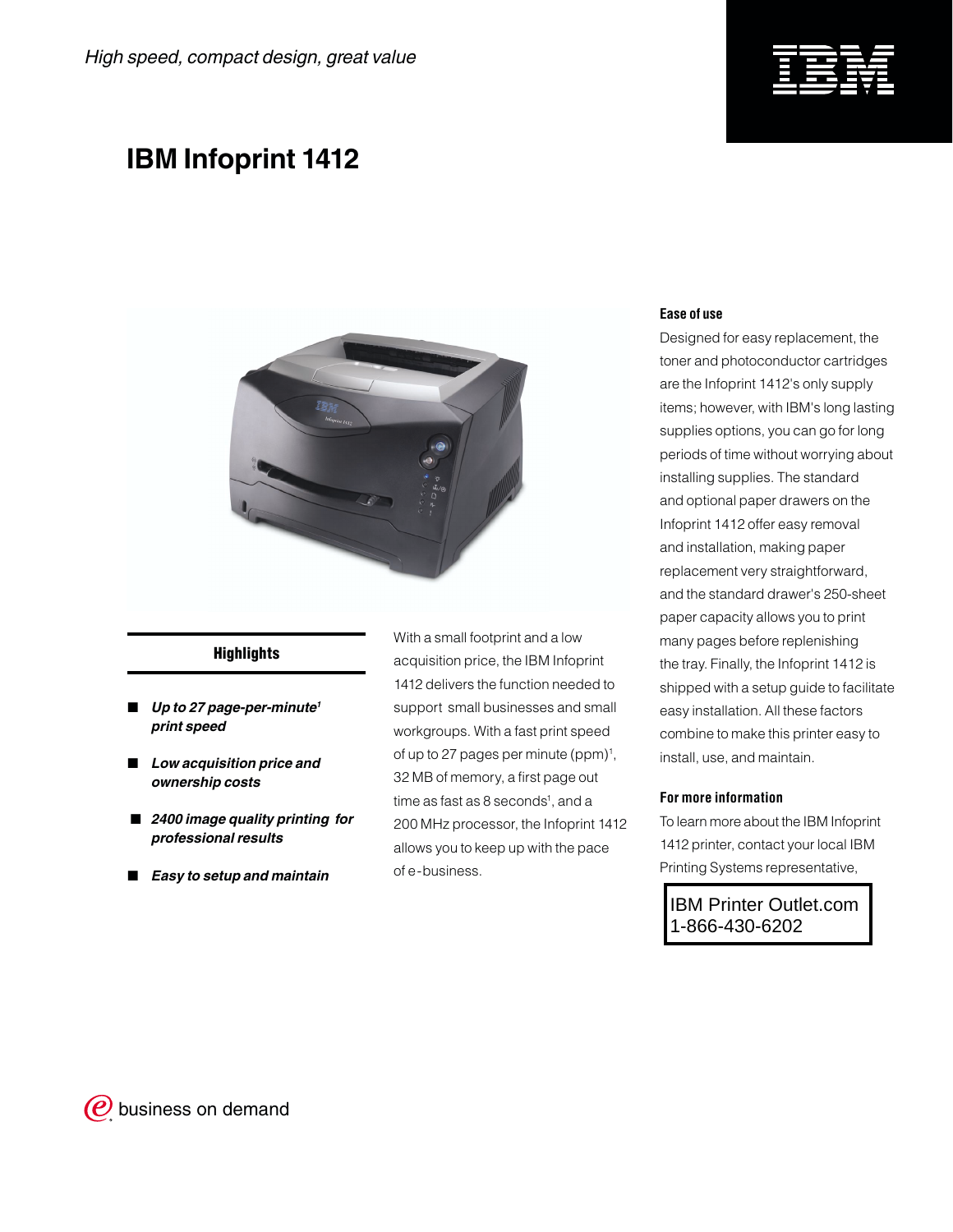| IBM Infoprint 1412 Printer at a glance                                                                  |                                                                                                                                                                                                                                                                                                                                 |                  |                                                                                                              |  |  |
|---------------------------------------------------------------------------------------------------------|---------------------------------------------------------------------------------------------------------------------------------------------------------------------------------------------------------------------------------------------------------------------------------------------------------------------------------|------------------|--------------------------------------------------------------------------------------------------------------|--|--|
| Maximum Speed <sup>1</sup> (up to)                                                                      | <b>Print:</b> 27 pages per minute (ppm)                                                                                                                                                                                                                                                                                         |                  | <b>First page out:</b> as fast as 8 seconds                                                                  |  |  |
| <b>Technology/Processor</b>                                                                             | Monochrome laser/200 MHz                                                                                                                                                                                                                                                                                                        |                  |                                                                                                              |  |  |
| Maximum monthly usage <sup>2</sup>                                                                      | 15,000 pages                                                                                                                                                                                                                                                                                                                    |                  |                                                                                                              |  |  |
| <b>Print Resolution</b>                                                                                 | 300 dpi, 600 dpi, 1200 dpi, 2400 image quality                                                                                                                                                                                                                                                                                  |                  |                                                                                                              |  |  |
| <b>Models</b>                                                                                           | -base                                                                                                                                                                                                                                                                                                                           | -network (n)     |                                                                                                              |  |  |
| Memory (std/max)                                                                                        | 32/160 MB (base)                                                                                                                                                                                                                                                                                                                | 32/160 MB (n)    |                                                                                                              |  |  |
| <b>Paper Handling</b><br>Standard input capacity<br>Optional input capacity<br>Standard output capacity | Primary tray: up to 250 sheets<br>Optional drawer: 550 sheets<br>Primary output: up to 150 sheets                                                                                                                                                                                                                               |                  | Auxiliary tray: 1 sheet<br>Secondary output: 1 sheet, straight paper path                                    |  |  |
| Standard datastreams                                                                                    | PostScript Level 3 emulation, PCL 6 emulation, PPDS                                                                                                                                                                                                                                                                             |                  |                                                                                                              |  |  |
| <b>Optional Application Solutions</b>                                                                   | Optra Forms                                                                                                                                                                                                                                                                                                                     |                  |                                                                                                              |  |  |
| <b>Printer Attachments (standard)</b><br>Optional external attachments                                  | USB port, Bidirectional parallel port (base); Ethernet, Bidirectional parallel and USB (n)<br>Token-Ring, Ethernet, Wireless Ethernet (802.11b)                                                                                                                                                                                 |                  |                                                                                                              |  |  |
| Media                                                                                                   | Sizes: Letter, legal, A4, A5, JIS B5, executive, folio, statement, universal and the following envelopes:<br>73/4, 9, 10, DL, C5 and B5<br>Types: Plain paper, bond, envelopes, card stock, paper labels and transparencies<br>Weight: Plain paper: 16 lb to 43 lb (60 to 163 g/m <sup>2</sup> ) Card stock: up to 90 lb. index |                  |                                                                                                              |  |  |
| <b>Network Environment</b>                                                                              |                                                                                                                                                                                                                                                                                                                                 |                  | Microsoft® Windows® XP, 2003, 2000, Me, 98, 95, NT® 4.0; UNIX, Linux, Mac OS and Novell                      |  |  |
| Physical Characteristics (WxDxH) 15.6" x 13.9" x 9.8"                                                   |                                                                                                                                                                                                                                                                                                                                 | Weight 22 lbs    |                                                                                                              |  |  |
| <b>Environmental Characteristics</b>                                                                    | $-52$ dBA (printing)                                                                                                                                                                                                                                                                                                            | $-30$ dBA (idle) |                                                                                                              |  |  |
| Toner Yield <sup>3</sup>                                                                                |                                                                                                                                                                                                                                                                                                                                 |                  | Starter Cartridge 2,500 (n), 1,500 (base) Toner Cartridge (std/high) 2,500/6,000                             |  |  |
| <b>Photoconductor Yield</b>                                                                             | 30,000 prints                                                                                                                                                                                                                                                                                                                   |                  |                                                                                                              |  |  |
| <b>Cost saving features</b>                                                                             |                                                                                                                                                                                                                                                                                                                                 |                  | 10 levels of toner darkness settings offer up to 50 % toner savings; IBM Return Program cartridges available |  |  |
| Warranty                                                                                                | 1 year depot exchange.                                                                                                                                                                                                                                                                                                          |                  |                                                                                                              |  |  |

1 Exact speed varies depending on document complexity, system configuration, software application, driver and printer state.

2 IBM does not recommend printing this monthly maximum on a consistent basis.

3 Assumes 5% toner coverage per page. Toner yields are provided for planning purposes and are not a guarantee of minimum life; actual yield may vary.

| ____ |                      |           |  |  |
|------|----------------------|-----------|--|--|
|      | ______               |           |  |  |
|      | - - - - -            |           |  |  |
|      | ______               |           |  |  |
|      | - <del>- - - -</del> |           |  |  |
| −    |                      | - - - - - |  |  |
|      | ______               |           |  |  |

The following are trademarks or registered trademarks of IBM Corporation in the United States and/or other countries: the e-business logo, IBM and Infoprint.

Microsoft, Windows and NT are registered trademarks of Microsoft Corporation.

PostScript is a registered trademark of Adobe Systems Incorporated.

Other company, product and service names may be trademarks or service marks of others.

IBM hardware products are manufactured from new parts, or new and used parts. Regardless, our warranty terms apply.

 References in this publication to IBM products or services do not imply that IBM intends to make them available in all countries in which IBM operates.

For more information on the implications of the euro, visit the IBM euro Web site at **ibm.com**/euro.

Visit the IBM Printing Systems Web site at **ibm.com**/printers

The IBM home page can be found on the Internet at **ibm.com**

IBM Printer Outlet.com 1-866-430-6202

© International Business Machines Corporation 2004

IBM Printing Systems Dept. HT7C/002 P.O. Box 1900 Boulder, CO 80301

Printed in the United States of America 06-04 All Rights Reserved

ENERGY STAR is a US registered mark. The ENERGY STAR Emblem does not represent EPA endorsement of any product or services.



G563-0864-00